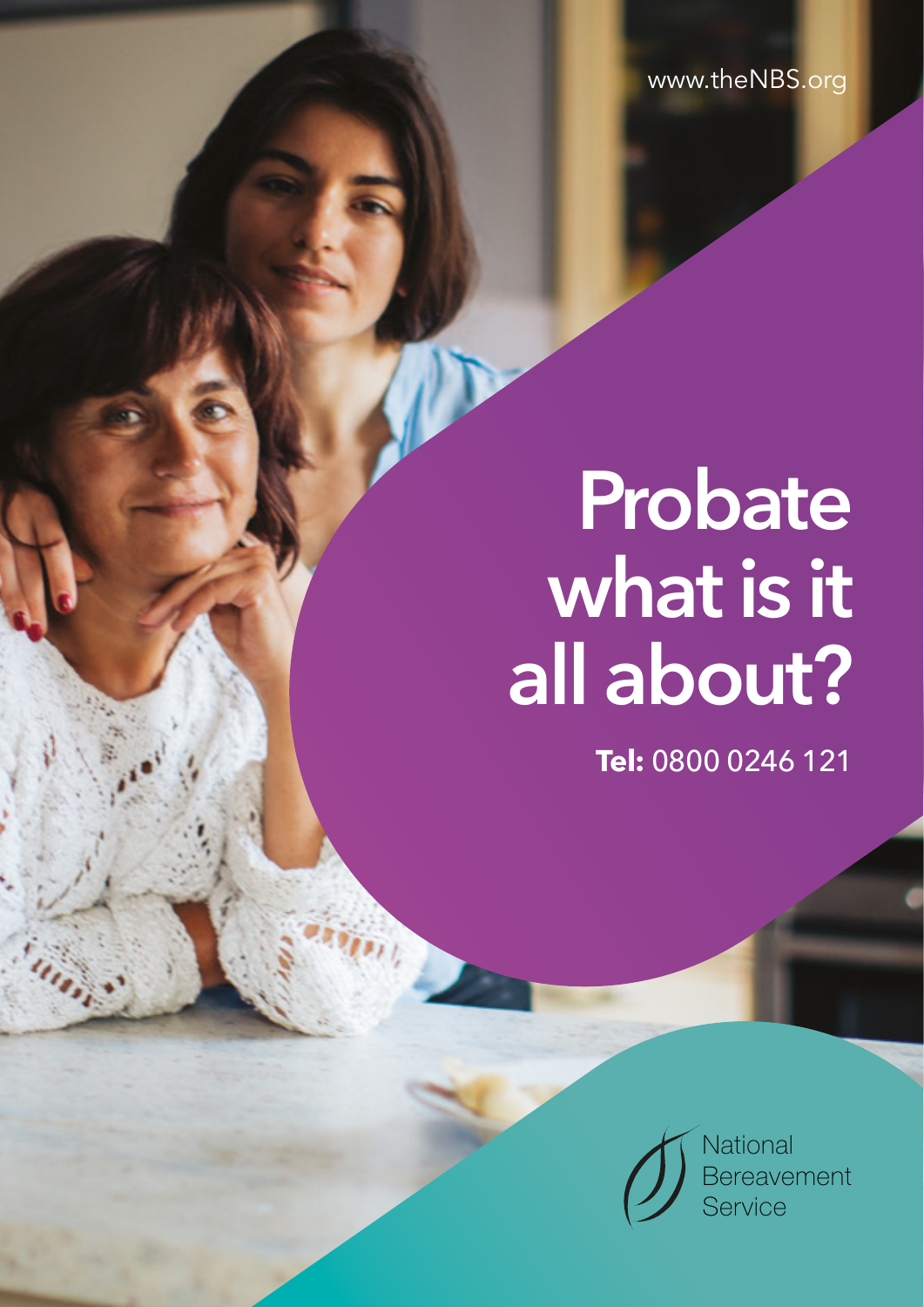# www.theNBS.org

#### What is probate?

Probate is the process of dealing with the estate of someone who has died, which generally means clearing their debts and distributing their assets in accordance with the Will or Rules of Intestacy (when there is no Will). Probate in England and Wales is administered by the Probate Registry. If probate is required, you would apply for Grant of Probate when there is a Will, or Letters of Administration, when there is no Will.

# Checklist, what to do first?

#### Check to see if there is a Will

Establish if Probate is required

 Establish who the Executors/ Administrators are (collectively known as Personal Representatives of the Estate)

- Locate all beneficiaries under the Will or follow the Rules of **Intestacy**
- Locate all of the assets that will form part of the estate

 Determine what debts there are within the estate

 Call NBS to discuss which probate forms are needed or visit www.thenbs.org

# Is probate always required?

When someone has died, there are several things you need to examine to determine if Probate will be needed:

- If the deceased person has financial assets worth more than £5,000 and financial organisations will not release funds without the production of the Grant of Probate or Letters of Administration. Each financial organisation sets their own threshold for requiring a Grant. It is always worth contacting them to understand their policy.
- If the deceased person owned a property which needs to be sold or transferred to beneficiaries a Grant may be needed.

# I need help to determine whether probate is required!

It can often be unclear whether probate is required. If you need any guidance on finding out whether it is needed please call our helpline on 0800 0246 121.

# Applying for the Grant of Probate or Letters of Administration

Once it is determined that a Grant is necessary, you need to know who has the right to apply. If there is a Will, the Executors named in the Will, have the right to apply. If there is no Will, the estate is referred to as Intestate and you have to follow the Rules of Intestacy. An Administrator will then be appointed to make the application for Letters of Administration.

After the Grant has been obtained, the persons named on the Order are legally responsible for

dealing with the administration of the deceased person's estate. The role of the Executor/ Administrator carries considerable responsibility and if you need any guidance please feel free to call us.

# Does it take long to administer the estate?

Dealing with a simple estate may take a few months to be finalised once the Grant Probate is received. However, for more complex estates, can take two years or more to complete all the tasks involved in dealing with the estate. Delays can also be caused by assets held outside of the UK, the Will being contested or missing essential documents.

# Help when you need it most!

Losing a loved one is often an emotional and difficult time and we are here to provide guidance and support when you need it. We explain what probate is in simple terms and anything else related to bereavement.

Tel: 0800 0246 121 Or visit: www.theNBS.org